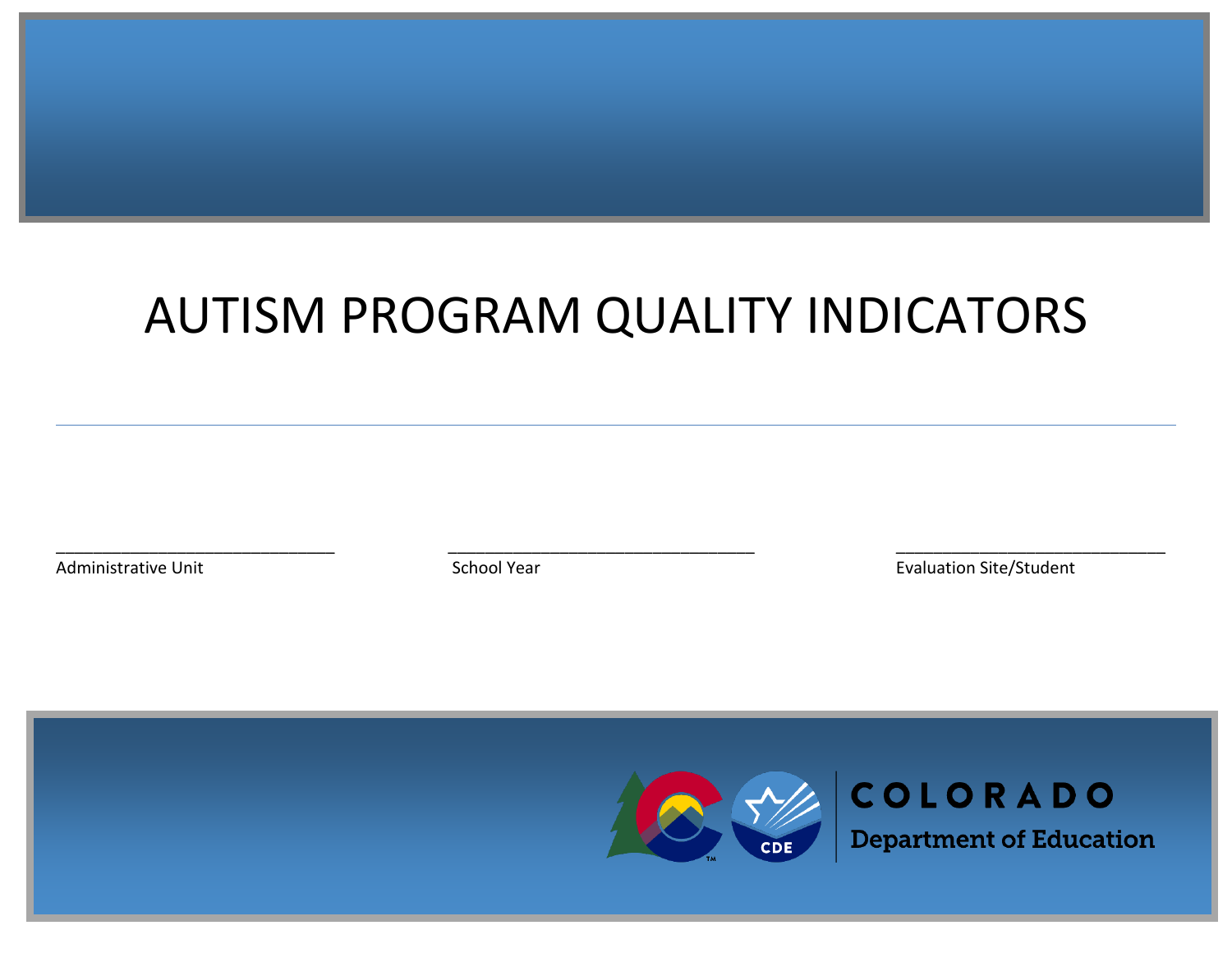### Administrators, Educators, Parents and Support Staff,

There has been a significant rise in the number of students being identified with an Autism Spectrum Disorder (ASD), not only across our state but across the country. Special education and general education teachers and related service professionals are increasingly seeing students with ASD in their classrooms. Because ASD is a disorder with such a very broad spectrum the experiences and needs of students with autism will vary depending on how their autism impacts their learning.

Just as the prevalence of ASD is increasing so too is information about how to teach and support these students. Some of this information is based on scientific and effective-practice methodology; some is not. Thus there is a significant need for application of educational methods that are most effective and that bode best for agreed-upon student outcomes. In this connection this document is intended to be a guide for teachers, principals, special education directors, superintendents and anyone with the responsibility of ensuring that students with ASD receive an effective and relevant education. The Quality Indicators may be used to evaluate the program provided for a single student or a classroom of students relative to ensuring that these students are provided a comprehensive and evidence-based program.

Relative to its intended use, this document was designed with multiple purposes in mind. A teacher may use it to evaluate a student's program to ensure that all recommended components are in place. Or it may be used by building principals to determine if the students with ASD in their building are receiving appropriate programming and if the staff has the resources and professional development assets needed to work effectively. These Quality Indicators may also be used by educational leaders, including superintendents, special education directors, Autism Team members, and so forth, to determine if systems are in place to support a high quality educational program.

Although the indicators are specific to the needs of children and youth with ASD they are built on the foundation of an overall strong and well designed special education program. Thus this document does not address generic program elements such as how to write an IEP, Response to Intervention, appropriate inclusion, and other standard special education service practices.

We acknowledge the New York Autism Network for their original work, *Autism Quality Program Indicators*, which served as a guide for this document. Together we can all continue to make quality program improvements for students with autism spectrum disorders.

The development of this document is due to the efforts of: Dr. Rich Simpson, University of Kansas Autism Leadership Cadre, CDE Colorado Autism Education Network Dr. Emily Shea Tanis, Associate Director of the Coleman Institute for Cognitive Disabilities, University of Colorado Julia Wigert School Psychologist Specialist from the Colorado Department of Education, Exceptional Student Services Unit The Colorado State Autism Task Force Autism Consultants and Specialists from the Colorado Department of Education, Exceptional Student Services Unit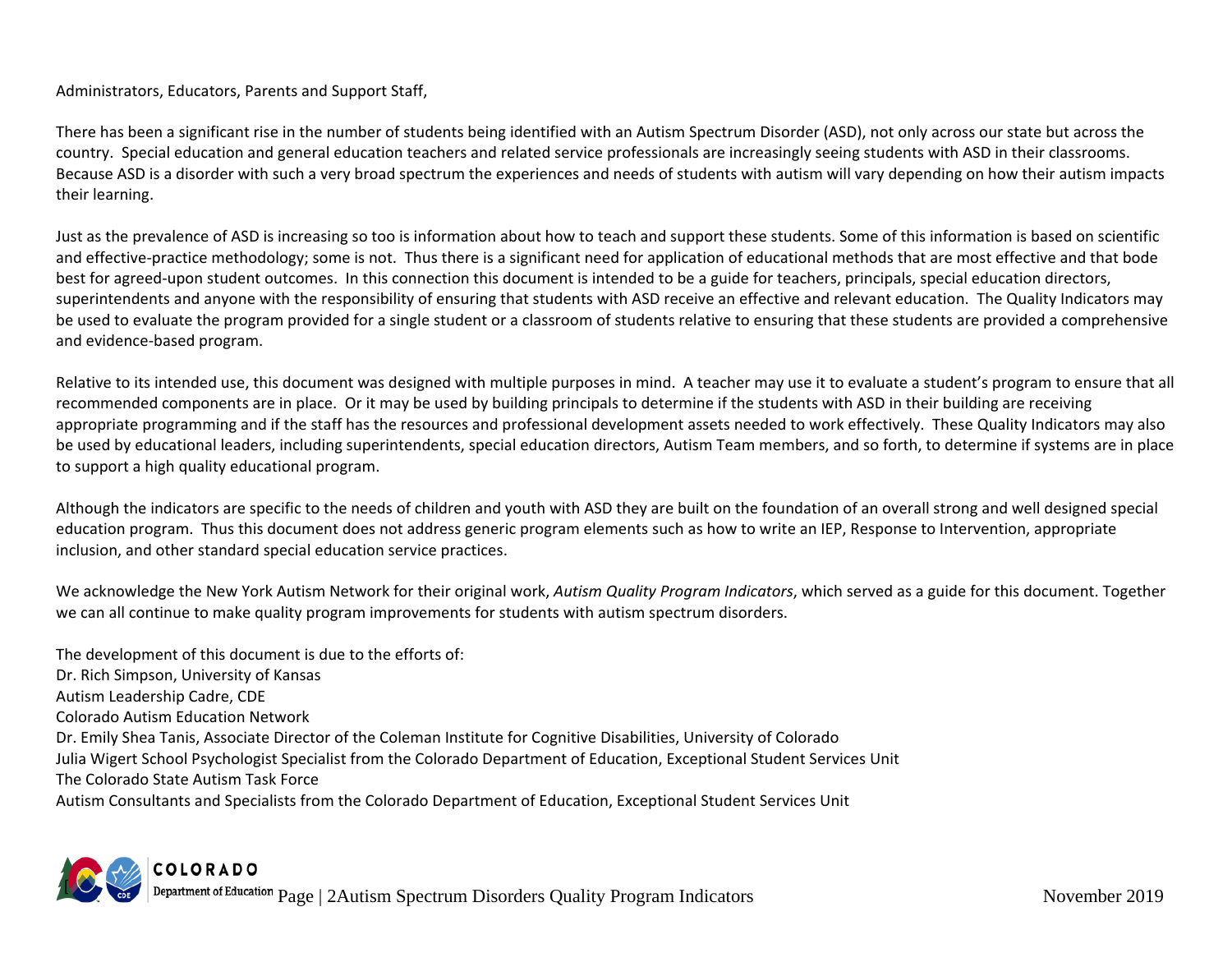## **Autism Quality Indicators Rubric for Evaluation**

| <b>Score</b> | <b>Domain</b>                                     | <b>Indicator</b>                           | Component                                   |
|--------------|---------------------------------------------------|--------------------------------------------|---------------------------------------------|
| F1           | Fully Implemented - Every indicator in            | Every component of the indicator is        | Every aspect of the component is fully      |
|              | the domain is implemented at the fully            | fully implemented (in all settings within  | implemented (in all settings within all     |
|              | implemented level (in all settings within         | all curricula, with all staff members, and | curricula, with all staff members, and      |
|              | all curricula, with all staff members, and        | for all students).                         | for all students).                          |
|              | for all students).                                |                                            |                                             |
| PI           | Partially Implemented - Every indicator           | Every component is addressed with at       | Every aspect is addressed, with at least    |
|              | is addressed with at least one indicator          | least one component not at the FI level    | one aspect not at the FI level AND half     |
|              | not at the FI level AND half or more at           | AND half or more at the PI level.          | or more at PI level.                        |
|              | PI level.                                         |                                            |                                             |
| E1           | <u>Emerging Implementation</u> - Not all          | Not all components are addressed but       | Not all aspects are addressed but at        |
|              | indicators are addressed but at least             | at least one is at the PI or FI level AND  | least one is at the PI or FI level AND half |
|              | one <b>indicator</b> is at the PI or FI level AND | half or more of the items are at EI level. | or more at El level.                        |
|              | half or more are at EI level.                     |                                            |                                             |
| <b>NI</b>    | Not Implemented - No evidence of                  | No evidence of indicator being             | No evidence of component being              |
|              | domain being implemented OR half or               | implemented OR half or more items are      | implemented OR half or more items are       |
|              | more at the NI level.                             | NI level.                                  | NI level.                                   |

**Domain = Six domains** 

- **1. Individual Evaluation and Individualized Education Program**
- **2. Curriculum, Instruction and Methodology**
- **3. Review and Monitoring of Progress and Outcomes**
- **4. Family Involvement and Support**
- **5. Transition Planning**
- **6. Behavior**

**Indicators = each numbered item under the domain Components = each lettered item under the indicator**

### **INSTRUCTIONS:**

**Read each section, and begin scoring from the component level, then move on to indicator level, and finishing with the domain. Score each box accordingly: NI = 0, EI = 1, PI=2, FI=3. In the gray box, indicate with an X whether you observed (O) the item or the item was reported (R) to you by team members.**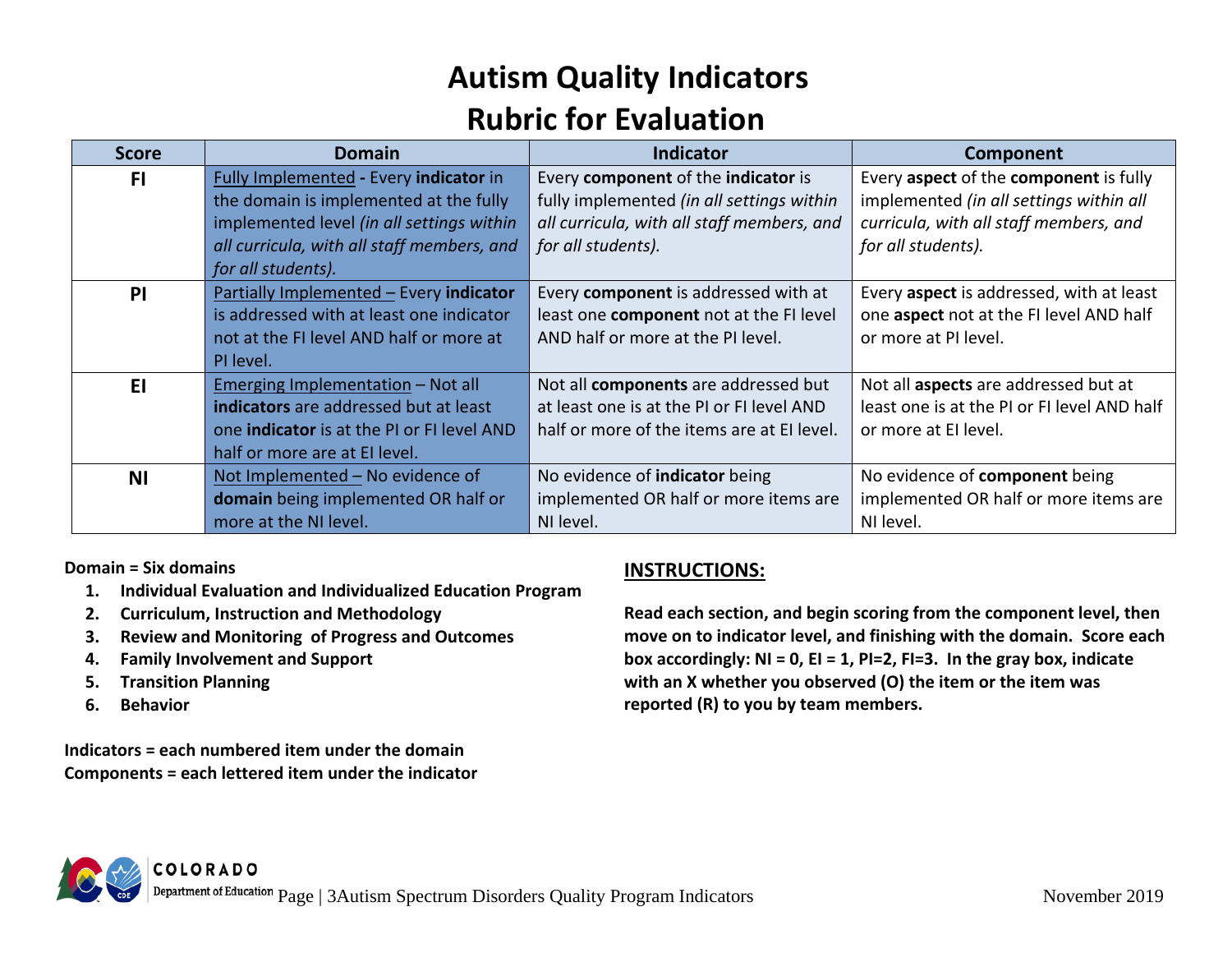|    |                                                                                                                                                                                                                                                                                                                     | FI.<br>(3) | <b>PI</b><br>(2) | EI<br>(1) | ΝI<br>(0) | O | R |
|----|---------------------------------------------------------------------------------------------------------------------------------------------------------------------------------------------------------------------------------------------------------------------------------------------------------------------|------------|------------------|-----------|-----------|---|---|
|    | INDIVIDUAL EVALUATION and INDIVIDUALIZED EDUCATION PROGRAM: Thorough diagnostic, developmental, and<br>educational assessments using a comprehensive, multidisciplinary approach are used to identify students' strengths and<br>needs. This evaluation leads to the development of a thorough and appropriate IEP. |            |                  |           |           |   |   |
| 1) | Evaluations are conducted by a multidisciplinary team comprised of qualified personnel who are familiar with the<br>characteristics and response patterns of students with autism spectrum disorders.<br>Evaluations use a variety of measures and sources of information including:                                |            |                  |           |           |   |   |
|    | a) appropriate standardized, developmental, and observational methods (e.g., WISC, BASC, Vineland, FBA,<br>Developmental Profile-3, ADIR)                                                                                                                                                                           |            |                  |           |           |   |   |
|    | autism-specific measures (e.g., CARS-2, ADOS-2, GARS-3, ASDS)<br>b)                                                                                                                                                                                                                                                 |            |                  |           |           |   |   |
|    | review and consider outside reports, records, testing (e.g., DSM-5 diagnostic report, include Co-Morbid<br>C)<br>Disorders)                                                                                                                                                                                         |            |                  |           |           |   |   |
|    | parent and family input<br>d)                                                                                                                                                                                                                                                                                       |            |                  |           |           |   |   |
|    | e) review of data on recent progress and present levels of performance (e.g., IEP quarterly progress reports)                                                                                                                                                                                                       |            |                  |           |           |   |   |
| 2) | For both verbal and nonverbal students, speech and language evaluations use standardized measures, parental<br>report, observation, and spontaneous language samples to assess:                                                                                                                                     |            |                  |           |           |   |   |
|    | receptive language (e.g., CELF-5, PLS-5)<br>a)                                                                                                                                                                                                                                                                      |            |                  |           |           |   |   |
|    | expressive language (e.g., CELF-5, PLS-5)<br>b)                                                                                                                                                                                                                                                                     |            |                  |           |           |   |   |
|    | use of symbol systems (e.g., INCH by PRO-ED, objects, photos, tangible symbols, picture communication<br>C)<br>symbols, sign, writing)                                                                                                                                                                              |            |                  |           |           |   |   |
|    | use of people as means to ends (e.g., engages people to gain desired objects, people actions, joint attention,<br>d)<br>initiation)                                                                                                                                                                                 |            |                  |           |           |   |   |
|    | use of immediate or delayed echolalia for communicative function<br>e)                                                                                                                                                                                                                                              |            |                  |           |           |   |   |
|    | pragmatic functions (e.g., Communication Matrix by Rowland, Conversational Effectiveness Profile,<br>f)<br>opportunities to request throughout the day, comment about events, protest, brag, question)                                                                                                              |            |                  |           |           |   |   |
| 3) | Academic access is linked to students' strengths and needs, identified by evaluations conducted by a<br>multidisciplinary team comprised of qualified personnel. Evaluations use a variety of measures and sources of<br>information including:                                                                     |            |                  |           |           |   |   |
|    | curriculum based measurements (e.g., ABLLS-R, AFLLS, VB-MAPP, i-Ready, STAR Program)<br>a)                                                                                                                                                                                                                          |            |                  |           |           |   |   |

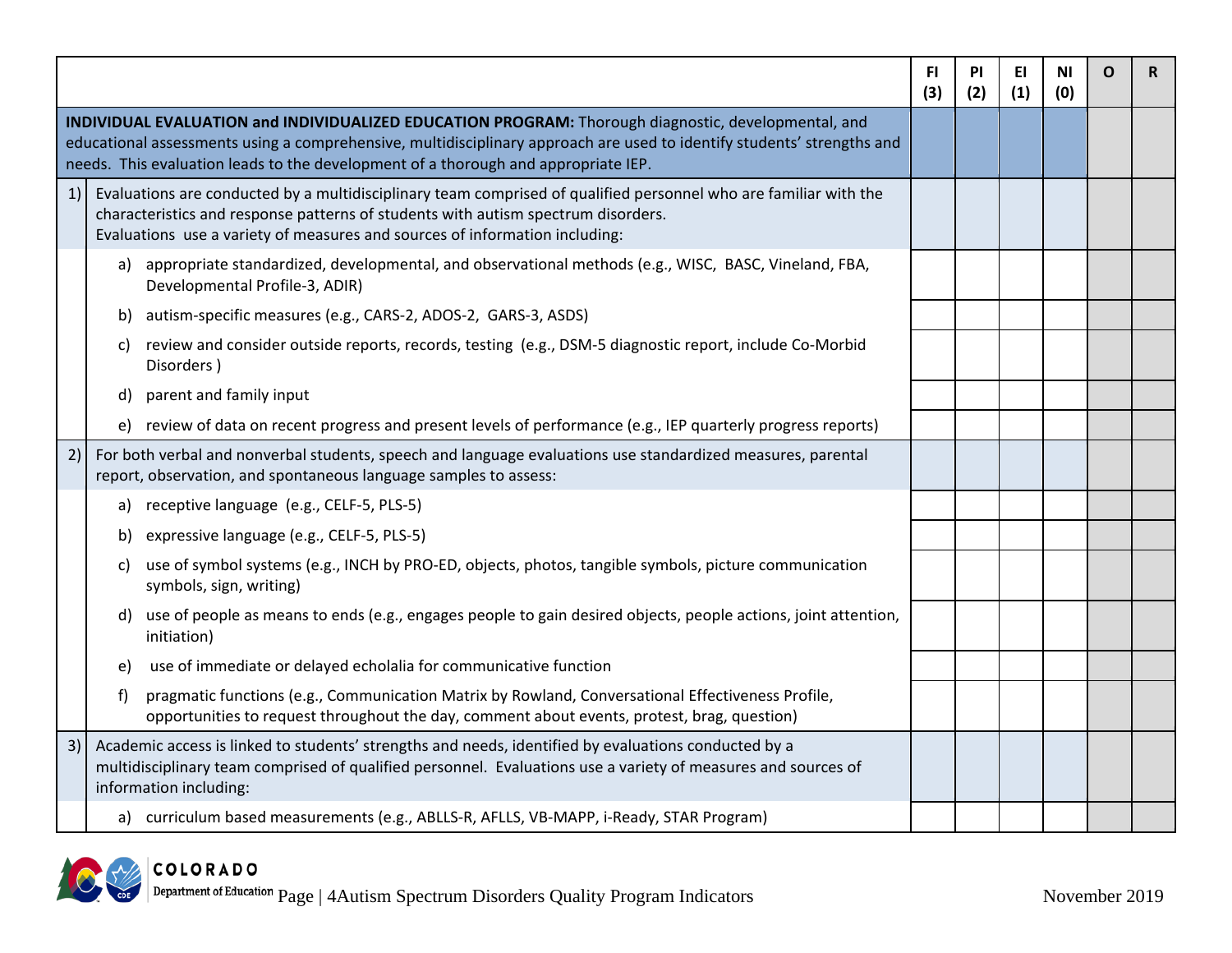|    |                                                                                                                                                                    | <b>FI</b><br>(3) | PI<br>(2) | EI.<br>(1) | ΝI<br>(0) | O | R. |
|----|--------------------------------------------------------------------------------------------------------------------------------------------------------------------|------------------|-----------|------------|-----------|---|----|
|    | b)<br>executive functioning (e.g., organizing, planning, prioritizing, problem solving, flexibility, BRIEF, TOPS)                                                  |                  |           |            |           |   |    |
|    | utilizing or considering area of particular interest or intense focus<br>C)                                                                                        |                  |           |            |           |   |    |
| 4) | Social Interaction of students is assessed through formal and informal observations and is targeted for improvement<br>through:                                    |                  |           |            |           |   |    |
|    | identify direct instruction needs specific to ASD need (e.g., 1:1, small groups, UCC, Autism Social Skills Profile,<br>a)<br>SRS, Bellini Social Skills Checklist) |                  |           |            |           |   |    |
|    | addressing social code of conduct (e.g., hidden curriculum taught in $1st$ hour, respect personal bubble space)<br>b)                                              |                  |           |            |           |   |    |
| 5) | Behavior and emotional development is assessed by qualified personnel and specific strategies are in place,<br>including:                                          |                  |           |            |           |   |    |
|    | Use of self-regulation and coping skills taught (e.g., Incredible 5-Point Scale)<br>a)                                                                             |                  |           |            |           |   |    |
|    | b)<br>Use of emotions receptively and expressively                                                                                                                 |                  |           |            |           |   |    |
| 6) | Other relevant information is identified and addressed in individualized programming, such as the following:                                                       |                  |           |            |           |   |    |
|    | Sensory needs (e.g., Sensory Profile, sensory screeners, sensory diet)<br>a)                                                                                       |                  |           |            |           |   |    |
|    | Technology related supports (e.g., low/high tech communication)<br>b)                                                                                              |                  |           |            |           |   |    |

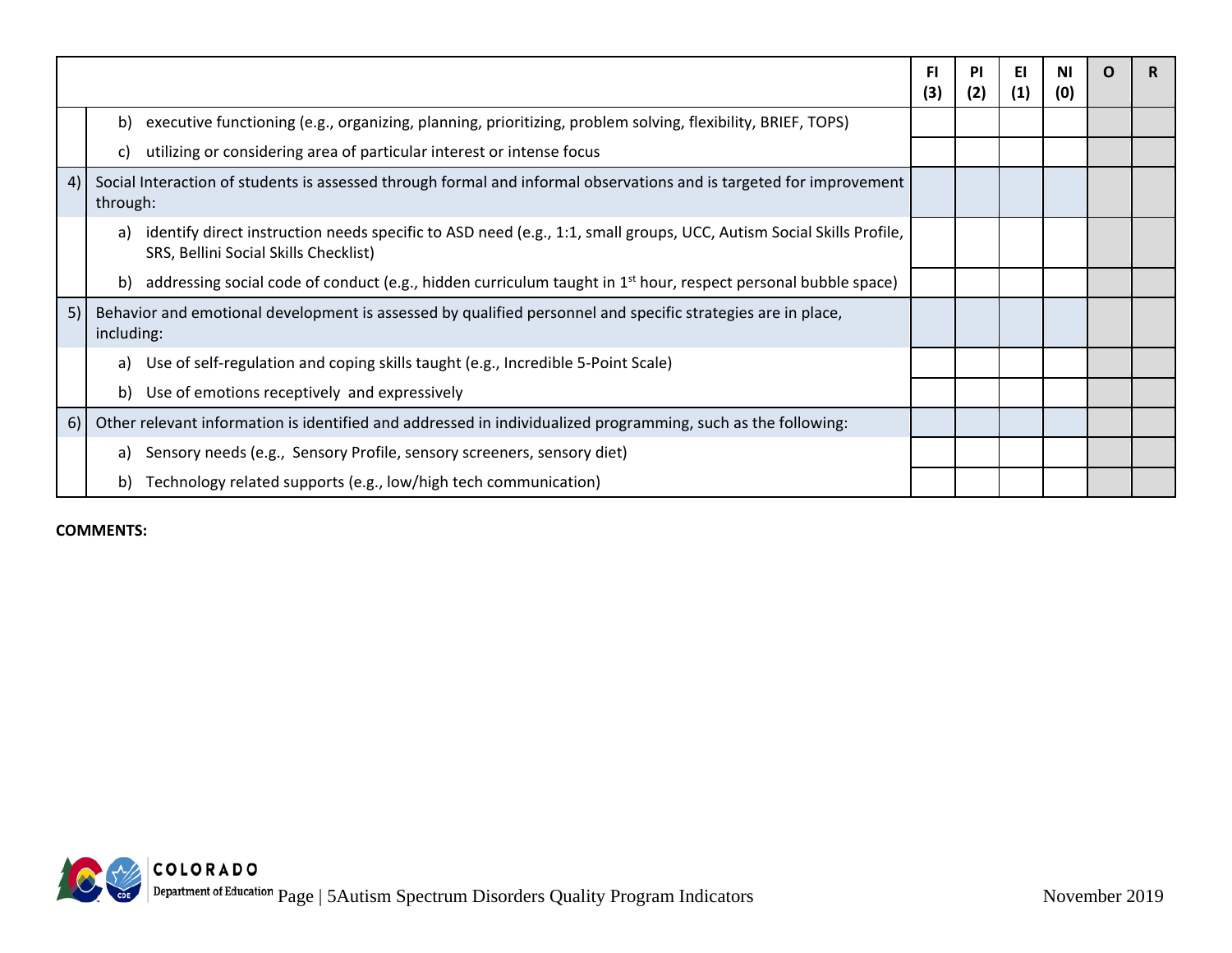|                                                                                                                                                                                                                                                                                                                                                                                                                                                                                                                                                                                                                          |                                                                                                                                                                                                                                                      | FI.<br>(3) | <b>PI</b><br>(2) | ΕI<br>(1) | ΝI<br>(0) | O | R |
|--------------------------------------------------------------------------------------------------------------------------------------------------------------------------------------------------------------------------------------------------------------------------------------------------------------------------------------------------------------------------------------------------------------------------------------------------------------------------------------------------------------------------------------------------------------------------------------------------------------------------|------------------------------------------------------------------------------------------------------------------------------------------------------------------------------------------------------------------------------------------------------|------------|------------------|-----------|-----------|---|---|
| <b>CURRICULUM, INSTRUCTION and METHODOLOGY:</b> The programming is based on evidence or research-based<br>curriculum, instruction, and methodology that address the significant skill deficits of students with autism spectrum<br>disorders in least restrictive environments. Additionally, the programming is individualized and linked to state<br>standards and access skills. Decisions regarding curriculum changes/modifications are based on reliable/consistent<br>data-collection methods. The programming provides a variety of developmental, functional and age appropriate<br>activities and experiences. |                                                                                                                                                                                                                                                      |            |                  |           |           |   |   |
| 1)                                                                                                                                                                                                                                                                                                                                                                                                                                                                                                                                                                                                                       | Curriculum and activities focus on maximizing appropriate independent functioning, maintenance and<br>generalization in home, vocational, and community settings.                                                                                    |            |                  |           |           |   |   |
| 2)                                                                                                                                                                                                                                                                                                                                                                                                                                                                                                                                                                                                                       | Curriculum emphasizes (when applicable for pre-k-21) the development of skills across multiple domains,<br>including:                                                                                                                                |            |                  |           |           |   |   |
|                                                                                                                                                                                                                                                                                                                                                                                                                                                                                                                                                                                                                          | a) communication and language; functional communication system for students who have emerging<br>communication skills (e.g., pragmatics, conversation, perspective taking).                                                                          |            |                  |           |           |   |   |
|                                                                                                                                                                                                                                                                                                                                                                                                                                                                                                                                                                                                                          | social relationships (e.g. supported interaction with typically developing peers, natural environment<br>b)<br>teaching) to include symbolic play, imagination, and creativity (e.g. Legos, cartooning, graphic design).                             |            |                  |           |           |   |   |
|                                                                                                                                                                                                                                                                                                                                                                                                                                                                                                                                                                                                                          | curriculum emphasizes the development of social interaction skills with adults and peers for a range of<br>C)<br>occasions and environments (e.g., Social Skills Curriculum, Incredible Flexible You, Social Skills in Our<br>Schools, Second Step). |            |                  |           |           |   |   |
|                                                                                                                                                                                                                                                                                                                                                                                                                                                                                                                                                                                                                          | meaningful, active engagement of the students; instructional activities are appropriately paced to<br>d)<br>eliminate unnecessary "break-time, free-time".                                                                                           |            |                  |           |           |   |   |
|                                                                                                                                                                                                                                                                                                                                                                                                                                                                                                                                                                                                                          | self-regulation and self-monitoring (e.g., contingency mapping, self-talk, setting goals, monitoring &<br>e)<br>delivering reinforcement, and analyzing choices).                                                                                    |            |                  |           |           |   |   |
|                                                                                                                                                                                                                                                                                                                                                                                                                                                                                                                                                                                                                          | academic skills to meet the content standards and address the expanded benchmarks.<br>f                                                                                                                                                              |            |                  |           |           |   |   |
|                                                                                                                                                                                                                                                                                                                                                                                                                                                                                                                                                                                                                          | vocational skills (e.g., responsibility for materials, self-care, use of work systems, and community based<br>g)<br>instruction).                                                                                                                    |            |                  |           |           |   |   |
|                                                                                                                                                                                                                                                                                                                                                                                                                                                                                                                                                                                                                          | self-determination skills (e.g., choice making, problem solving, self-observation/evaluation, and<br>h)<br>reinforcement).                                                                                                                           |            |                  |           |           |   |   |
| 3)                                                                                                                                                                                                                                                                                                                                                                                                                                                                                                                                                                                                                       | Activities, materials, instruction, and reinforcement are age-appropriate and incorporate students' areas of<br>interest.                                                                                                                            |            |                  |           |           |   |   |

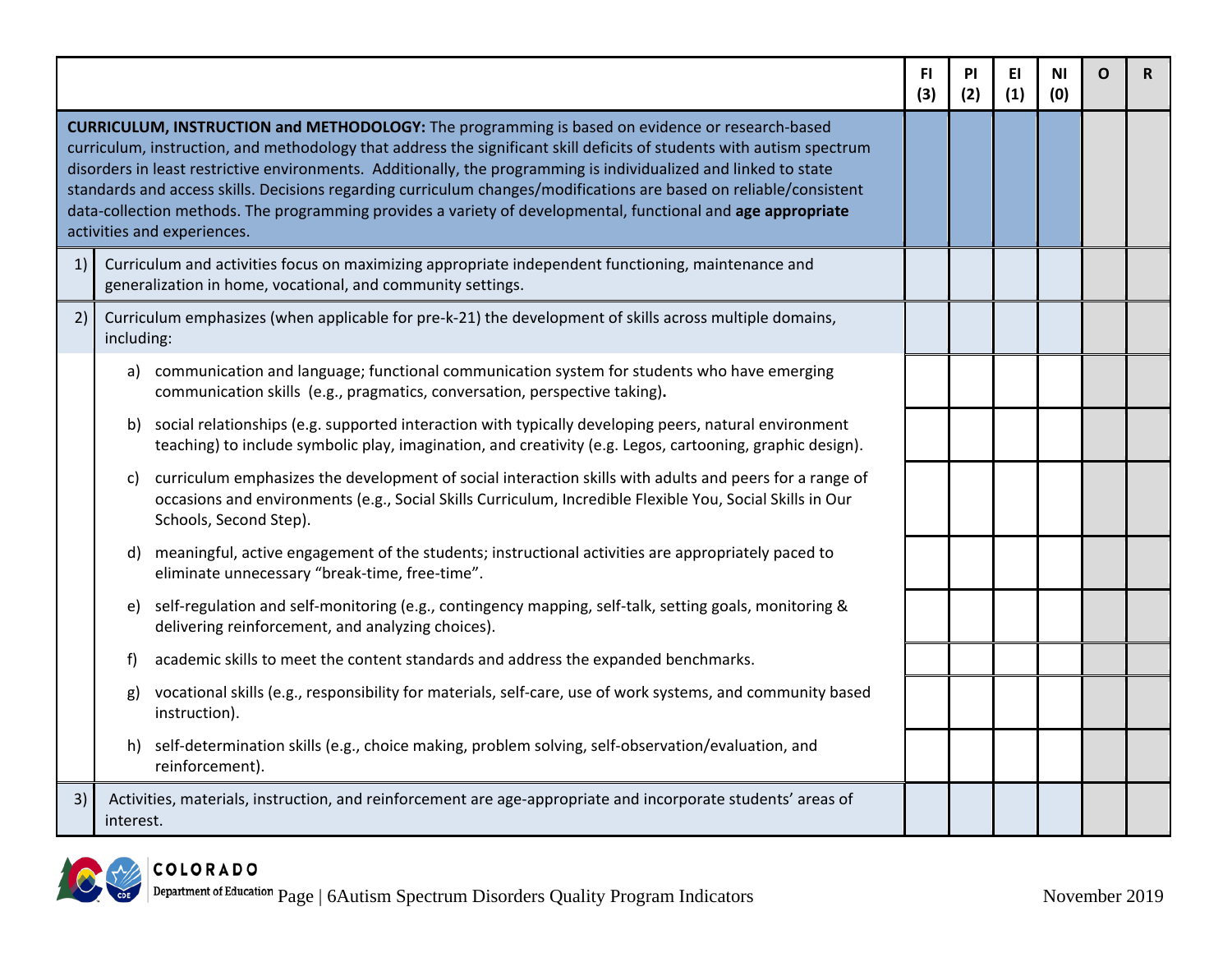|    |                                                                                                                                                                                                                                | FI<br>(3) | <b>PI</b><br>(2) | EI.<br>(1) | <b>NI</b><br>(0) | O |  |
|----|--------------------------------------------------------------------------------------------------------------------------------------------------------------------------------------------------------------------------------|-----------|------------------|------------|------------------|---|--|
| 4  | A variety of instructional formats are utilized; such as direct instruction, small group instruction, student-initiated<br>interactions, teacher-directed interactions, independent work, play, and peer-mediated instruction. |           |                  |            |                  |   |  |
| 5) | Meaningful instruction takes place in the general education environment with typical peers to the extent<br>appropriate.                                                                                                       |           |                  |            |                  |   |  |
| 6) | Environments are initially simplified, as needed, to help students recognize relevant information (area is free of<br>distractions -visual and auditory, and activity areas are clearly labeled and identifiable, etc.).       |           |                  |            |                  |   |  |
|    | Environmental supports (e.g., the use of visual schedules) are provided that facilitate the students' ability to<br>anticipate change and predict events and activities.                                                       |           |                  |            |                  |   |  |

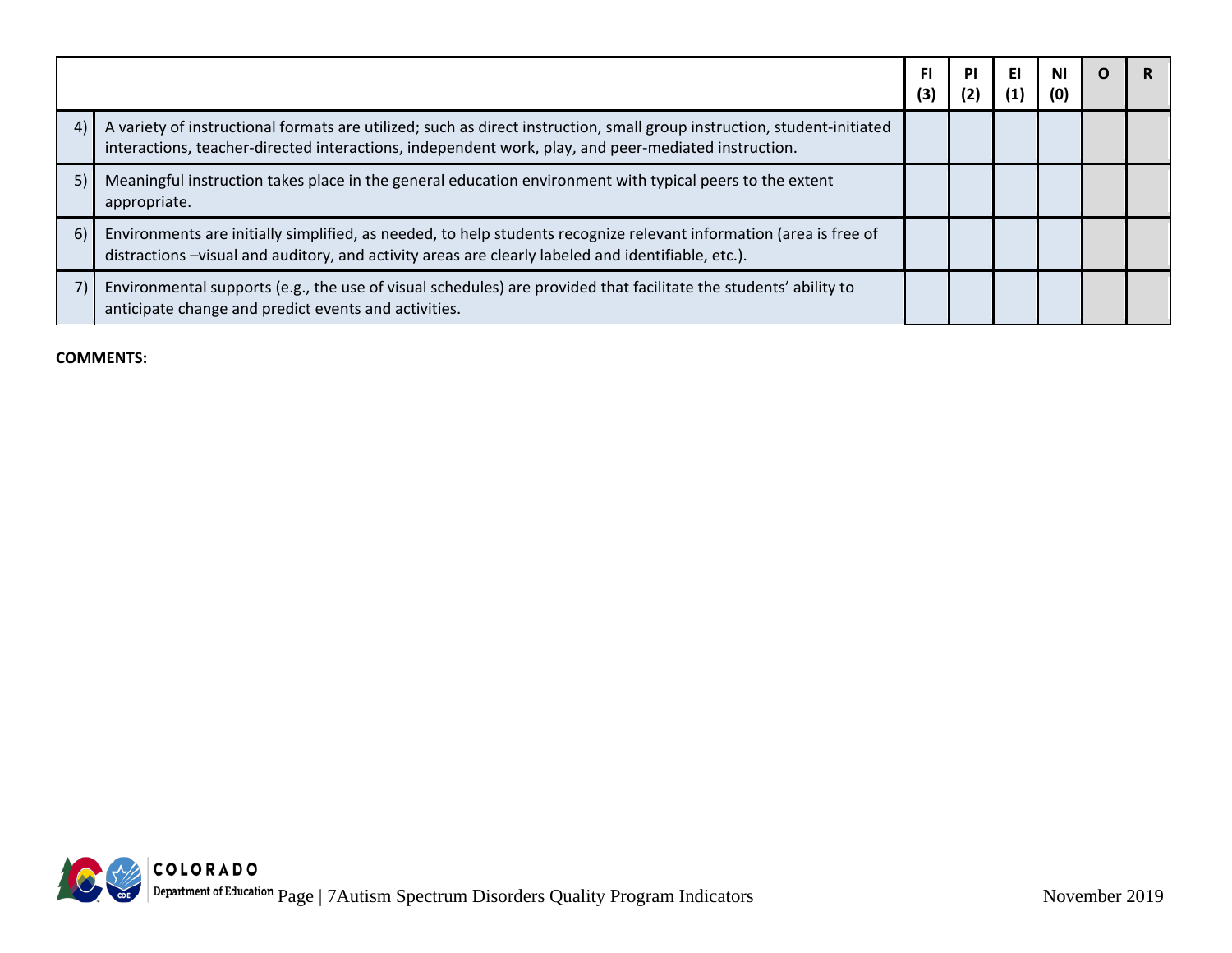|      |                                                                                                                                                                                                                                                                                                                                     | <b>FI</b><br>(3) | PI | EI | ΝI<br>(0) |  |
|------|-------------------------------------------------------------------------------------------------------------------------------------------------------------------------------------------------------------------------------------------------------------------------------------------------------------------------------------|------------------|----|----|-----------|--|
|      | REVIEW AND MONITORING OF PROGRESS AND OUTCOMES: Relative to the needs of students with ASD, measurable,<br>ongoing and systematically collected and monitored student achievement data are used to make decisions regarding<br>educational programming.                                                                             |                  |    |    |           |  |
| $1)$ | The programming provides regular and ongoing developmental and academic assessment of each student's<br>progress on his/her specific IEP goals and objectives. Written data are gathered reliably and consistently on a<br>frequent (daily or weekly) and consistent basis and utilized as a means to inform and guide instruction. |                  |    |    |           |  |

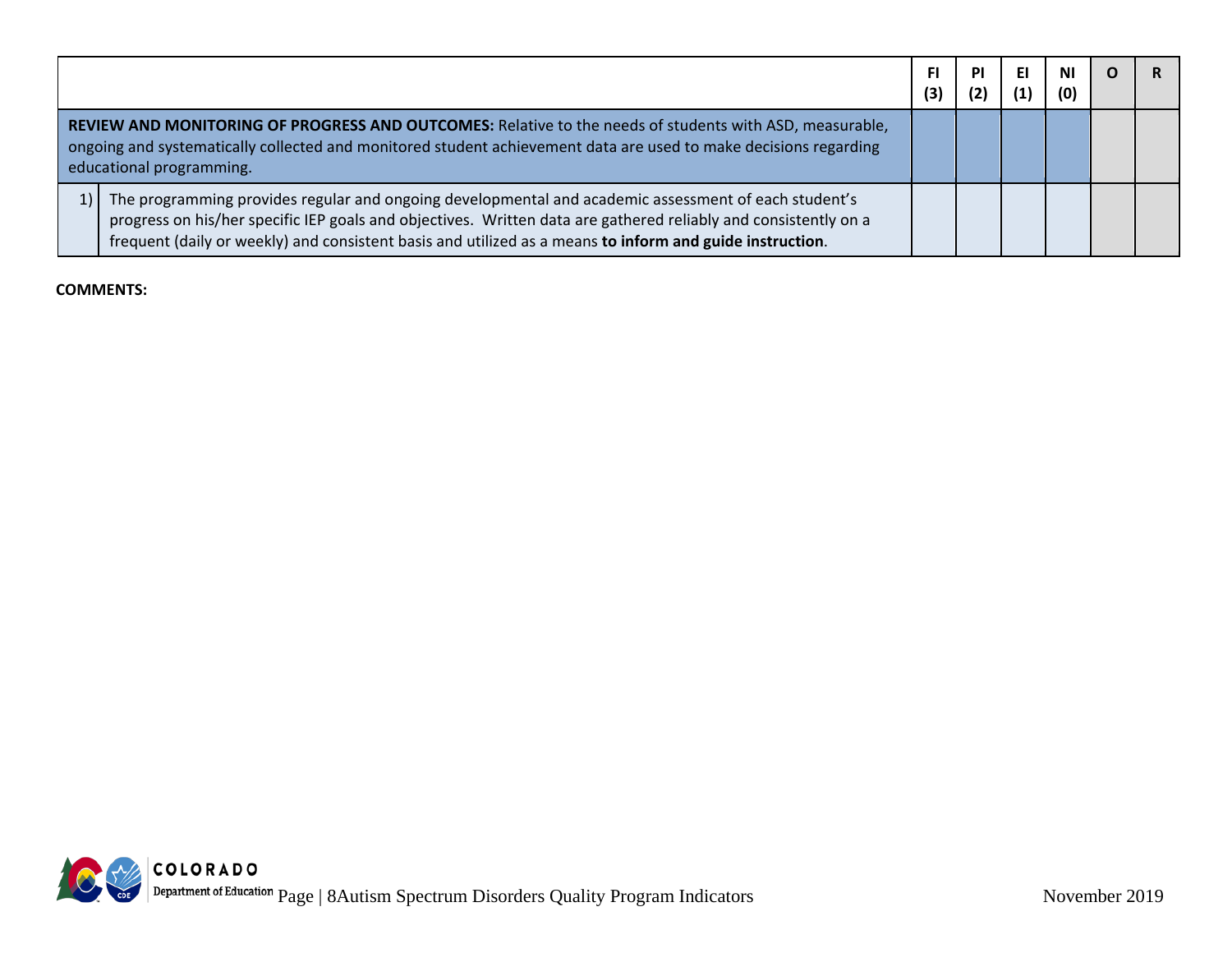|    |                                                                                                                                                                                                                                                                                                                                                        | FI<br>(3) | ΡI<br>(2) | ΕI<br>(1) | (0) |  |
|----|--------------------------------------------------------------------------------------------------------------------------------------------------------------------------------------------------------------------------------------------------------------------------------------------------------------------------------------------------------|-----------|-----------|-----------|-----|--|
|    | FAMILY INVOLVEMENT AND SUPPORT: Parents, guardians, siblings and family members are recognized and valued as<br>full partners in the development and implementation of IEPs for children with ASD.                                                                                                                                                     |           |           |           |     |  |
| 1) | Parents, guardians, siblings and family members are supported as active participants in all aspects of their child's<br>ongoing evaluation and education.                                                                                                                                                                                              |           |           |           |     |  |
| 2) | The program makes available services, which:                                                                                                                                                                                                                                                                                                           |           |           |           |     |  |
|    | provide parents, guardians, siblings and family members with information about child development, and/or<br>a)<br>specific instructional strategies being utilized in the classroom.                                                                                                                                                                   |           |           |           |     |  |
|    | foster coordination of efforts between school and home (e.g., daily communication system).<br>b)                                                                                                                                                                                                                                                       |           |           |           |     |  |
| 3) | Parents, guardians, siblings and family members are provided with information about school events, educational<br>conferences, workshops, support groups, neighborhood events, etc.                                                                                                                                                                    |           |           |           |     |  |
| 4) | Parents, guardians, siblings and family members are assisted in accessing comprehensive services often needed by<br>students with autism spectrum disorders, such as respite, in-home behavior support, home health care,<br>transportation, DVR, CCB, etc. Collaboration and communication with outside service providers and agencies is<br>evident. |           |           |           |     |  |

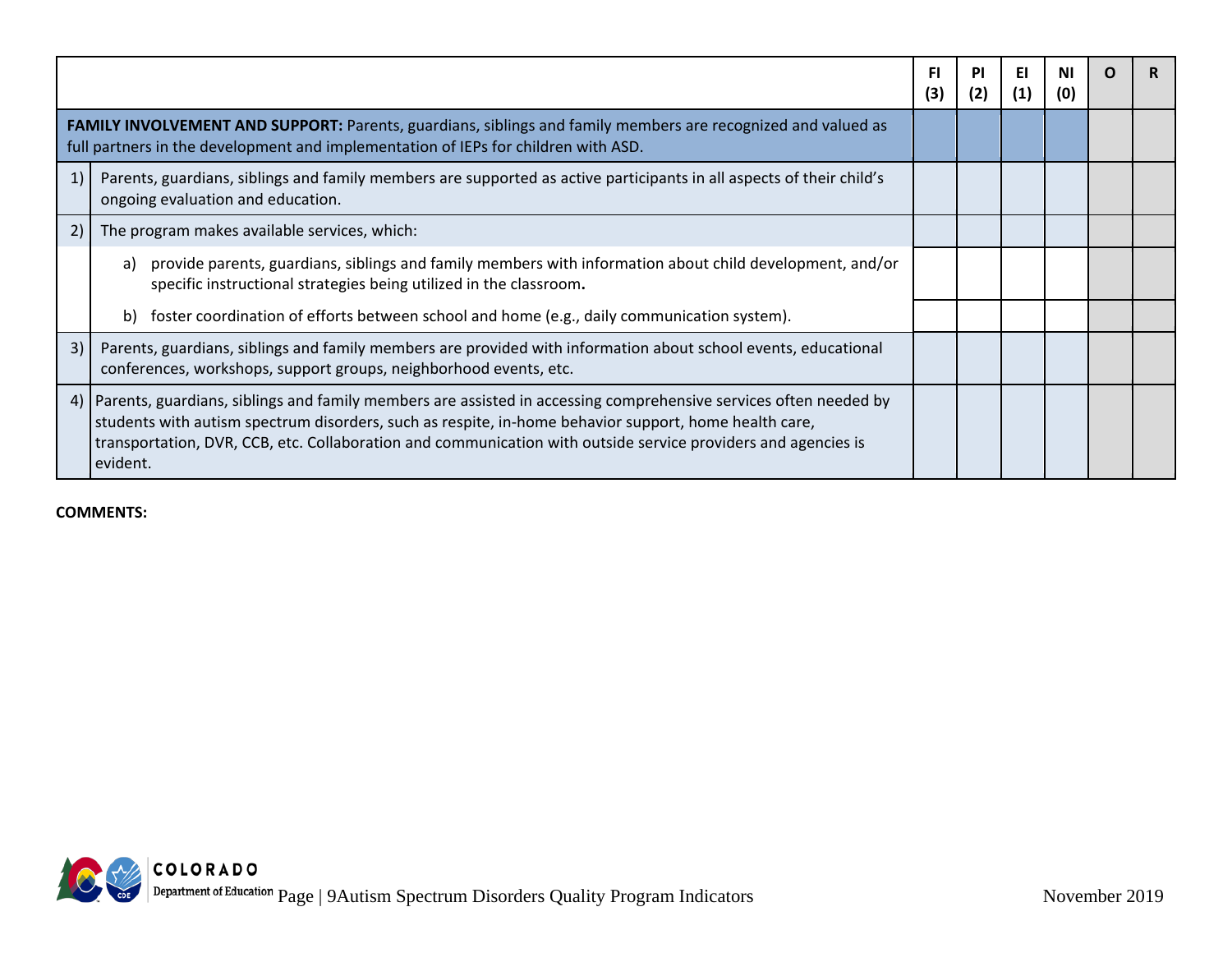|    |                                                                                                                                                                                                                                                                                                                                                                                                                                        | FI.<br>(3) | PI<br>(2) | EI.<br>(1) | <b>NI</b><br>(0) | O | R |
|----|----------------------------------------------------------------------------------------------------------------------------------------------------------------------------------------------------------------------------------------------------------------------------------------------------------------------------------------------------------------------------------------------------------------------------------------|------------|-----------|------------|------------------|---|---|
|    | TRANSITION: A coordinated set of activities for a student, designed within an outcome oriented process that promotes<br>movement from school to post-school activities (IDEA). Relative to ASD, parents/guardians, professionals and students<br>work collaboratively in planning transitions from one activity to another or one environment to another.                                                                              |            |           |            |                  |   |   |
| 1) | Transition planning:                                                                                                                                                                                                                                                                                                                                                                                                                   |            |           |            |                  |   |   |
|    | begins while students are in their current educational placements.<br>a)                                                                                                                                                                                                                                                                                                                                                               |            |           |            |                  |   |   |
|    | includes instruction and supports to help students learn and adapt to new environments.<br>b)                                                                                                                                                                                                                                                                                                                                          |            |           |            |                  |   |   |
|    | provides the students and families with the opportunity to visit the new setting (e.g., meet teachers, view<br>C)<br>classrooms and/or new environments).                                                                                                                                                                                                                                                                              |            |           |            |                  |   |   |
|    | is a collaborative effort between the two settings.<br>d)                                                                                                                                                                                                                                                                                                                                                                              |            |           |            |                  |   |   |
| 2) | Planning includes teacher preparation, ongoing professional development and other supports to ensure success of<br>the students in the new environments so students' programming moves from level to level.                                                                                                                                                                                                                            |            |           |            |                  |   |   |
| 3) | Self-determination skills are taught so students advocate for themselves in new and familiar environments.<br>Students are taught self-advocacy skills in order to lead their own IEP meetings or participate to the greatest extent<br>possible (e.g., presenting their own strengths and interests and/or summarizing goals from their previous years in a<br>variety of formats utilizing technology and programs like SD Futures). |            |           |            |                  |   |   |
| 4) | Every student develops and leaves school with a resume or portfolio.                                                                                                                                                                                                                                                                                                                                                                   |            |           |            |                  |   |   |
| 5) | Students are provided instruction and experiences that support the development of positive work skills.                                                                                                                                                                                                                                                                                                                                |            |           |            |                  |   |   |
|    | Assessments are used to determine individual skills & interests for future employment (e.g., interests<br>a)<br>inventories and direct observation of student interest).                                                                                                                                                                                                                                                               |            |           |            |                  |   |   |
|    | Students are provided with instruction in a variety of work experiences and work sites (e.g., apprenticeships).                                                                                                                                                                                                                                                                                                                        |            |           |            |                  |   |   |
|    | Students utilize natural and visual supports and work systems in a variety of work environments.<br>C)                                                                                                                                                                                                                                                                                                                                 |            |           |            |                  |   |   |
|    | Students and staff provide student specific & ASD information to business personnel at work experience and<br>d)<br>employment sites.                                                                                                                                                                                                                                                                                                  |            |           |            |                  |   |   |

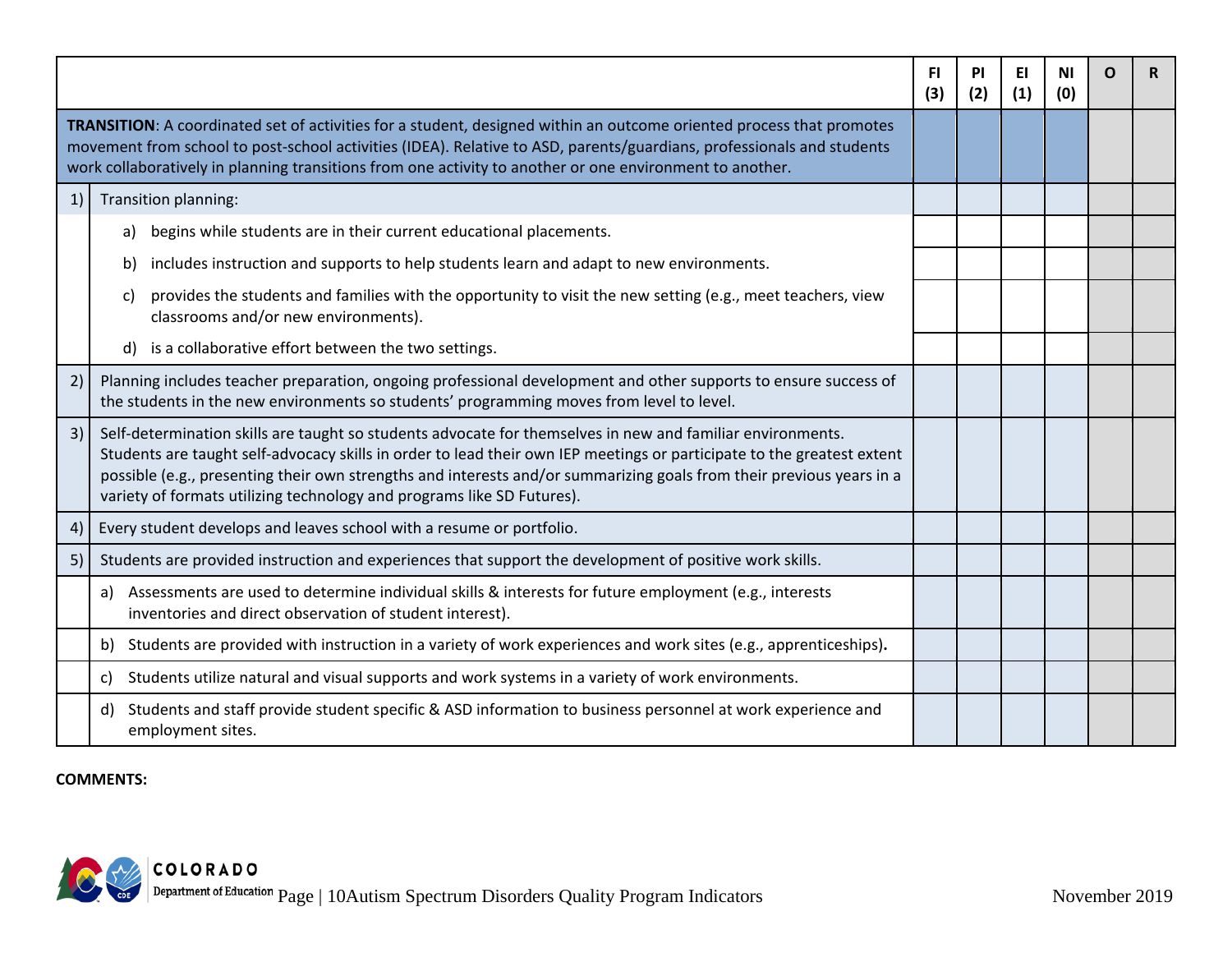|                                                                                                                                                        |                                                                                                                                                                                                                                                                                                                                                       | FI.<br>(3) | PI<br>(2) | EI<br>(1) | ΝI<br>(0) | O | R |
|--------------------------------------------------------------------------------------------------------------------------------------------------------|-------------------------------------------------------------------------------------------------------------------------------------------------------------------------------------------------------------------------------------------------------------------------------------------------------------------------------------------------------|------------|-----------|-----------|-----------|---|---|
| BEHAVIOR: Relative to the students with autism spectrum disorder, positive behavior intervention supports are used to<br>address challenging behavior. |                                                                                                                                                                                                                                                                                                                                                       |            |           |           |           |   |   |
| 1)                                                                                                                                                     | A problem solving process exists to determine if a student's behavior interferes with their ability to access<br>learning and social experiences indicating the need for a FBA.                                                                                                                                                                       |            |           |           |           |   |   |
| 2)                                                                                                                                                     | A Functional Behavior Assessment (FBA) involving and including multiple methods (e.g., direct observations,<br>functional assessment, rating scales - parent, teacher, student, and interviews) are conducted by a multi-<br>disciplinary team and is used to direct intervention planning, from which a Behavior Support Plan (BSP) is<br>developed. |            |           |           |           |   |   |
| 3)                                                                                                                                                     | The FBA identifies both immediate antecedents (e.g., request to perform a task) and more distant setting events<br>(e.g., poor sleeping habits) that increase challenging behaviors.                                                                                                                                                                  |            |           |           |           |   |   |
| 4)                                                                                                                                                     | The FBA identifies and tests one or more hypothesized functions (e.g., access to tangibles, access to attention,<br>escape/avoidance, sensory/automatic) for the challenging behaviors. Based on the findings of hypothesis testing<br>a suitable intervention plan is designed and implemented.                                                      |            |           |           |           |   |   |
| 5)                                                                                                                                                     | Behavioral goals focus on increasing positive behaviors/interactions instead of exclusively decreasing undesirable<br>behaviors.                                                                                                                                                                                                                      |            |           |           |           |   |   |
| 6)                                                                                                                                                     | Environmental accommodations and adaptations are used to prevent or minimize occurrences of the problem<br>behavior.                                                                                                                                                                                                                                  |            |           |           |           |   |   |
| 7)                                                                                                                                                     | Instruction in replacement behaviors, self-monitoring and cognitive based methods (e.g., social narratives,<br>cognitive behavior management, self-advocating) is routinely incorporated into behavior support plans.                                                                                                                                 |            |           |           |           |   |   |
| 8)                                                                                                                                                     | Reinforcement is based on positive supports and strategies that are determined by the individual students' needs<br>and preferences.                                                                                                                                                                                                                  |            |           |           |           |   |   |
| 9)                                                                                                                                                     | A reinforcement inventory is used and regularly updated to identify motivating items and activities.                                                                                                                                                                                                                                                  |            |           |           |           |   |   |
| 10)                                                                                                                                                    | A clear data collection system is established within the BSP to monitor progress toward increasing positive<br>behavior, as well as a timeframe for determining progress.                                                                                                                                                                             |            |           |           |           |   |   |
| 11)                                                                                                                                                    | Behavior support plans focus on long-term outcomes (e.g., making new friends, participating in extracurricular<br>activities, self-determination skills- choice making, problem solving, decision making, goal setting and<br>attainment).                                                                                                            |            |           |           |           |   |   |